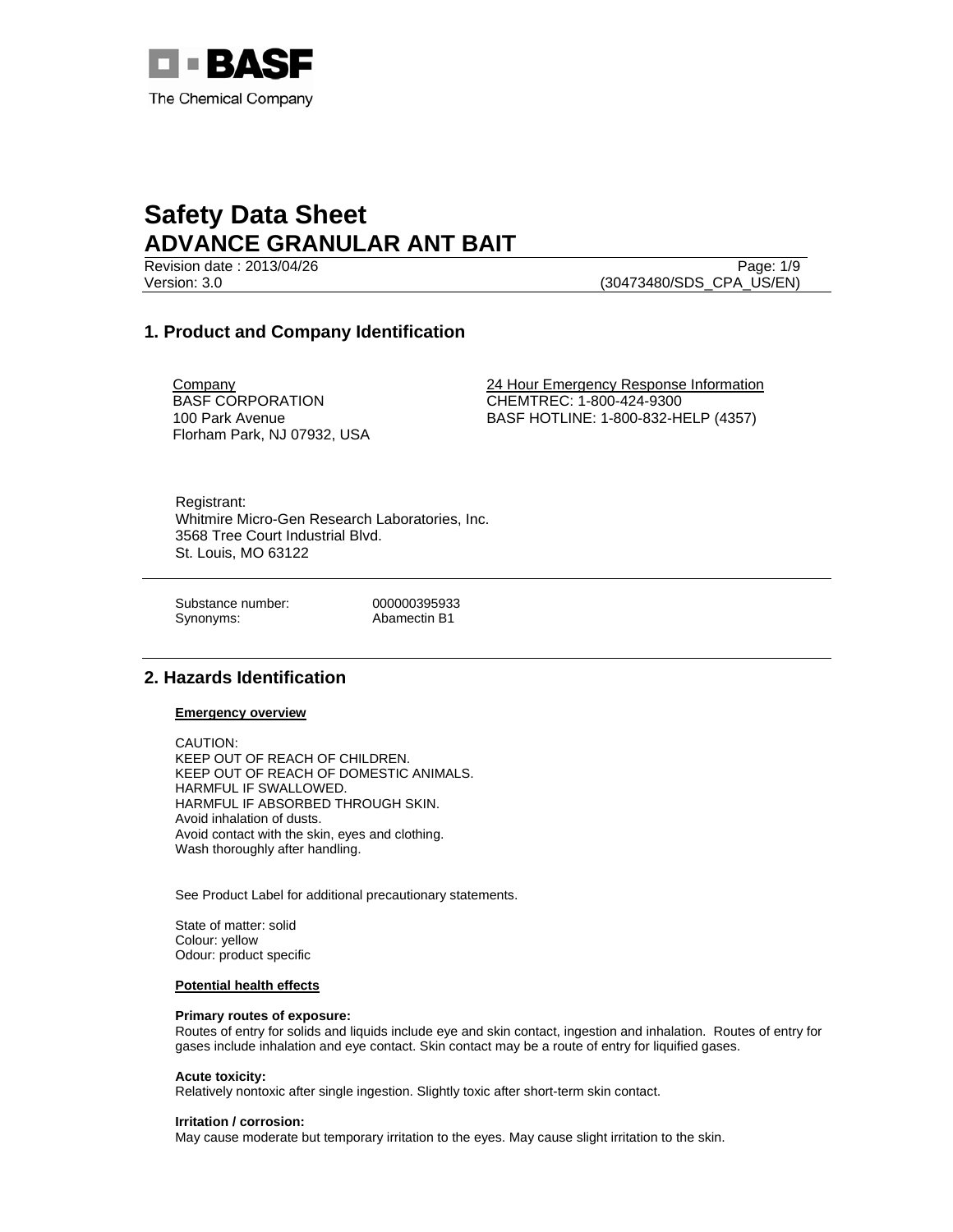Revision date : 2013/04/26 Page: 2/9 Version: 3.0 (30473480/SDS\_CPA\_US/EN)

### **Sensitization:**

Skin sensitizing effects were not observed in animal studies.

#### **Signs and symptoms of overexposure:**

No significant reaction of the human body to the product known.

### **Potential environmental effects**

#### **Aquatic toxicity:**

Very toxic (acute effect) to fish. Very toxic (acute effect) to aquatic invertebrates. Acutely toxic for aquatic plants.

### **3. Composition / Information on Ingredients**

71751-41-2 0.011 % Abamectin

**CAS Number Content (W/W) Chemical name** 99.989 % Proprietary ingredients

### **4. First-Aid Measures**

#### **General advice:**

First aid providers should wear personal protective equipment to prevent exposure. Remove contaminated clothing. Move person to fresh air. If person is not breathing, call 911 or ambulance, then give artificial respiration, preferably mouth-to-mouth if possible. Call a poison control center or physician for treatment advice. Have the product container or label with you when calling a poison control center or doctor or going for treatment.

### **If inhaled:**

Remove the affected individual into fresh air and keep the person calm.

#### **If on skin:**

Rinse skin immediately with plenty of water for 15 - 20 minutes.

### **If in eyes:**

Hold eyes open and rinse slowly and gently with water for 15 to 20 minutes. Remove contact lenses, if present, after first 5 minutes, then continue rinsing.

### **If swallowed:**

Never induce vomiting or give anything by mouth if the victim is unconscious or having convulsions. Do not induce vomiting. Have person sip a glass of water if able to swallow.

### **Note to physician**

Treatment: Symptomatic treatment (decontamination, vital functions).

### **5. Fire-Fighting Measures**

Flash point: not applicable not applicable Lower explosion limit: As a result of our experience with this product and our knowledge of its composition we do not expect any hazard as long as the product is used appropriately and in accordance with the intended use. Upper explosion limit: As a result of our experience with this product and our knowledge of its composition we do not expect any hazard as long as the product is used appropriately and in accordance with the intended use.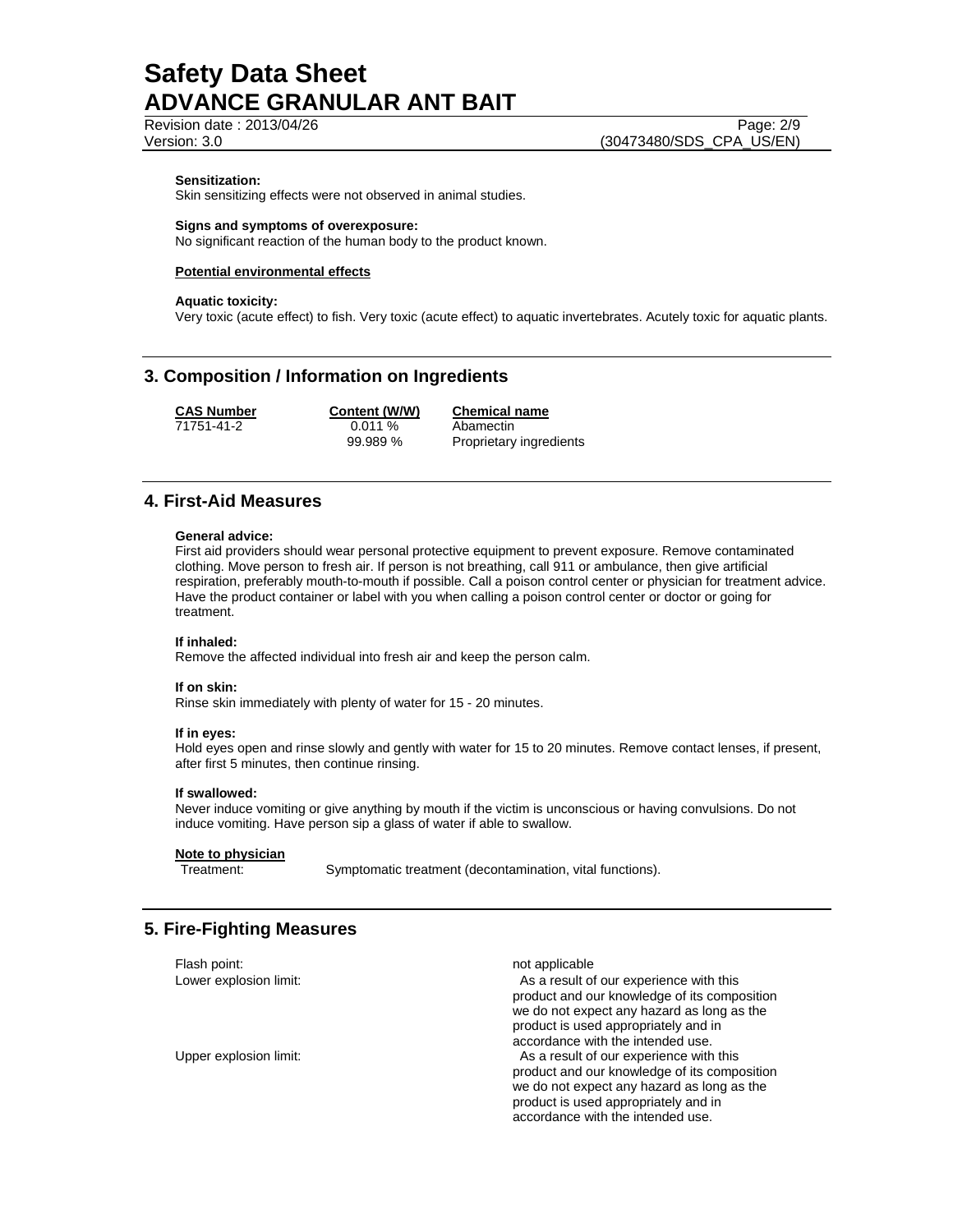Revision date : 2013/04/26 Page: 3/9 Version: 3.0 (30473480/SDS\_CPA\_US/EN)

### Flammability: Based on the

structure or composition there is no indication of flammability

Self-ignition temperature: **Based on its structural properties the product** Based on its structural properties the product is not classified as self-igniting.

### **Suitable extinguishing media:**

dry powder, foam, water spray

### **Unsuitable extinguishing media for safety reasons:**  carbon dioxide

### **Hazards during fire-fighting:**

carbon monoxide, carbon dioxide,

If product is heated above decomposition temperature, toxic vapours will be released. The substances/groups of substances mentioned can be released in case of fire.

### **Protective equipment for fire-fighting:**

Firefighters should be equipped with self-contained breathing apparatus and turn-out gear.

### **Further information:**

Collect contaminated extinguishing water separately, do not allow to reach sewage or effluent systems. Dispose of fire debris and contaminated extinguishing water in accordance with official regulations. In case of fire and/or explosion do not breathe fumes. Keep containers cool by spraying with water if exposed to fire.

### **6. Accidental release measures**

### **Personal precautions:**

Take appropriate protective measures. Clear area. Shut off source of leak only under safe conditions. Extinguish sources of ignition nearby and downwind. Ensure adequate ventilation. Wear suitable personal protective clothing and equipment.

### **Environmental precautions:**

Do not discharge into the subsoil/soil. Do not discharge into drains/surface waters/groundwater. Contain contaminated water/firefighting water. A spill of or in excess of the reportable quantity requires notification to state, local and national emergency authorities. This product is not regulated by CERCLA ('Superfund').

### **Cleanup:**

Dike spillage. Pick up with suitable absorbent material. Spilled substance/product should be recovered and applied according to label rates whenever possible. If application of spilled substance/product is not possible, then spills should be contained, solidified, and placed in suitable containers for disposal. After decontamination, spill area can be washed with water. Collect wash water for approved disposal.

### **7. Handling and Storage**

### **Handling**

### **General advice:**

RECOMMENDATIONS ARE FOR MANUFACTURING, COMMERCIAL BLENDING, AND PACKAGING WORKERS. PESTICIDE APPLICATORS & WORKERS must refer to the Product Label and Directions for Use attached to the product. Provide good ventilation of working area (local exhaust ventilation if necessary). Keep away from sources of ignition - No smoking. Keep container tightly sealed. Protect against heat. Handle and open container with care. Do not open until ready to use. Once container is opened, content should be used as soon as possible. Provide means for controlling leaks and spills. Follow label warnings even after container is emptied. The substance/ product may be handled only by appropriately trained personnel. Avoid all direct contact with the substance/product. Avoid contact with the skin, eyes and clothing. Avoid inhalation of dusts/mists/vapours. Wear suitable personal protective clothing and equipment.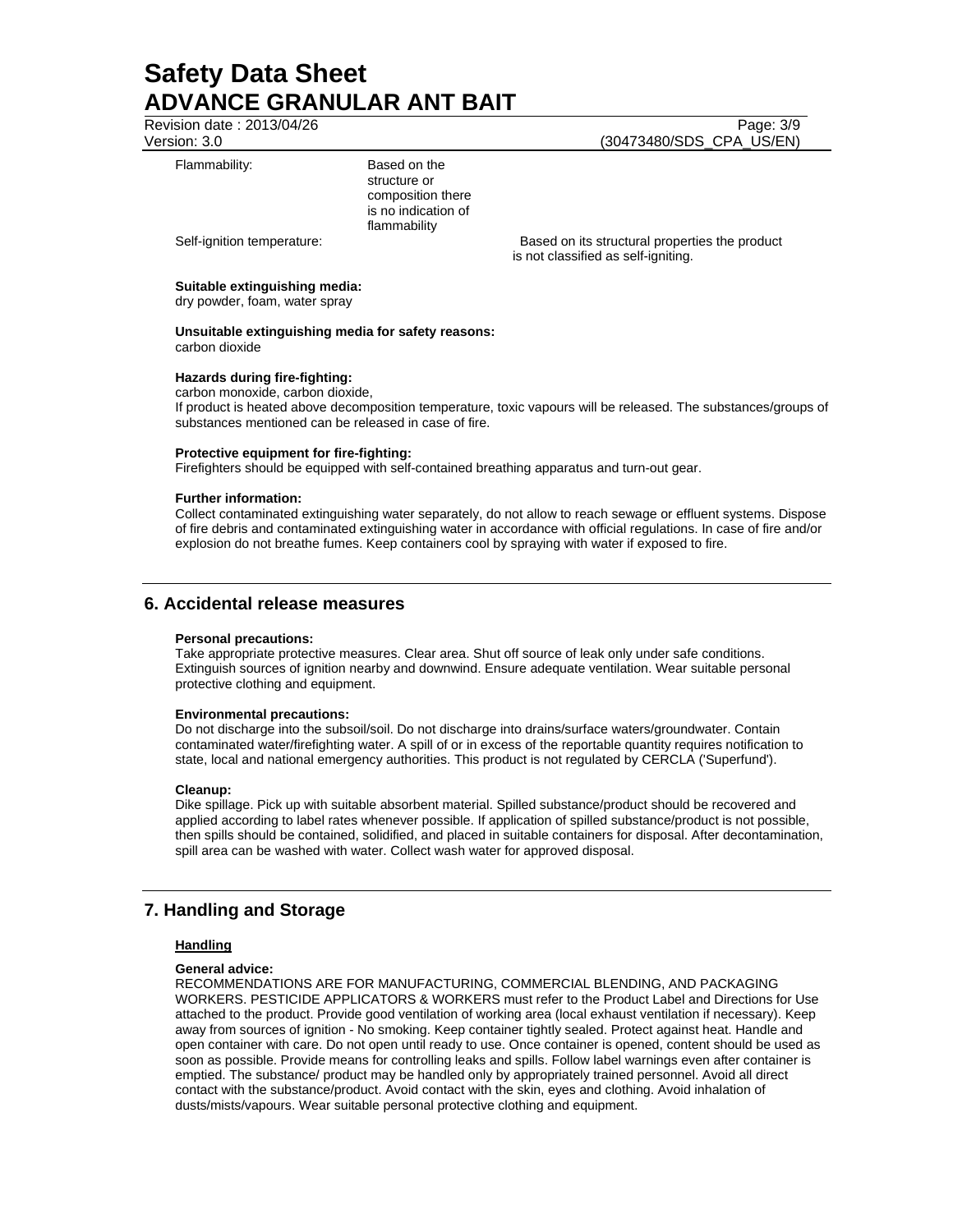Revision date : 2013/04/26 Page: 4/9

Version: 3.0 (30473480/SDS\_CPA\_US/EN)

### **Protection against fire and explosion:**

The relevant fire protection measures should be noted. Fire extinguishers should be kept handy. Avoid all sources of ignition: heat, sparks, open flame. Avoid extreme heat. Ground all transfer equipment properly to prevent electrostatic discharge. Electrostatic discharge may cause ignition.

### **Storage**

### **General advice:**

Keep only in the original container in a cool, dry, well-ventilated place away from ignition sources, heat or flame. Protect containers from physical damage. Protect against contamination. The authority permits and storage regulations must be observed.

### **Storage incompatibility:**

General advice: Segregate from foods and animal feeds.

### **Storage stability:**

 May be kept indefinitely if stored properly. If an expiry date is mentioned on the packaging/label this takes priority over the statements on storage duration in this safety data sheet.

### **8. Exposure Controls and Personal Protection**

**Users of a pesticidal product should refer to the product label for personal protective equipment requirements.** 

### **Advice on system design:**

Whenever possible, engineering controls should be used to minimize the need for personal protective equipment.

### **Personal protective equipment**

### **RECOMMENDATIONS FOR MANUFACTURING, COMMERCIAL BLENDING, AND PACKAGING WORKERS:**

### **Respiratory protection:**

Wear respiratory protection if ventilation is inadequate. Wear a NIOSH-certified (or equivalent) organic vapour/particulate respirator. For situations where the airborne concentrations may exceed the level for which an air purifying respirator is effective, or where the levels are unknown or Immediately Dangerous to Life or Health (IDLH), use NIOSH-certified full facepiece pressure demand self-contained breathing apparatus (SCBA) or a full facepiece pressure demand supplied-air respirator (SAR) with escape provisions.

### **Hand protection:**

Chemical resistant protective gloves, Protective glove selection must be based on the user's assessment of the workplace hazards.

### **Eye protection:**

Safety glasses with side-shields. Tightly fitting safety goggles (chemical goggles). Wear face shield if splashing hazard exists.

### **Body protection:**

Body protection must be chosen depending on activity and possible exposure, e.g. head protection, apron, protective boots, chemical-protection suit.

### **General safety and hygiene measures:**

RECOMMENDATIONS FOR MANUFACTURING, COMMERCIAL BLENDING, AND PACKAGING WORKERS Wear long sleeved work shirt and long work pants in addition to other stated personal protective equipment. Work place should be equipped with a shower and an eye wash. Handle in accordance with good industrial hygiene and safety practice. Store work clothing separately. Keep away from food, drink and animal feeding stuffs.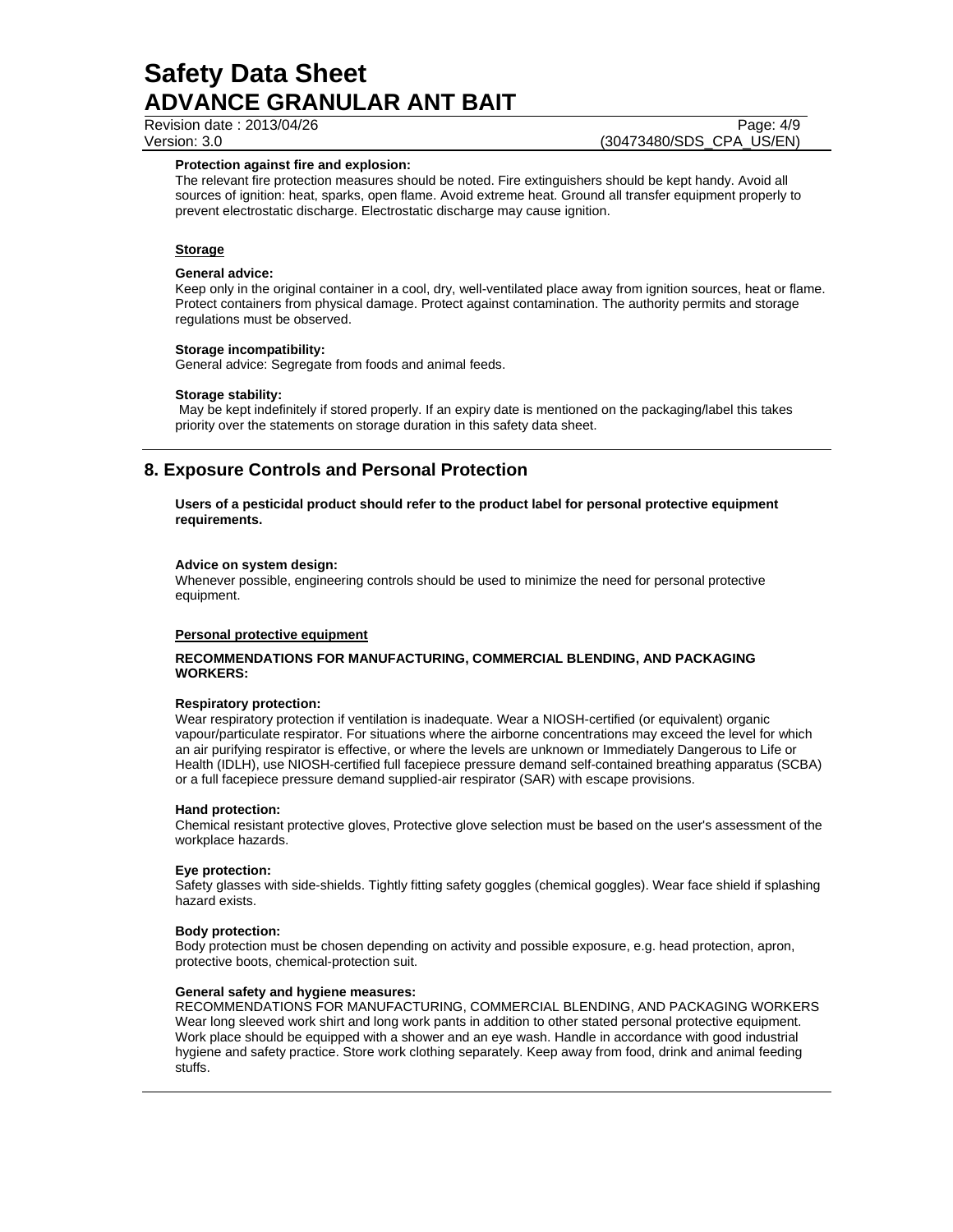### **9. Physical and Chemical Properties**

| granules          |                                           |
|-------------------|-------------------------------------------|
| product specific  |                                           |
| vellow            |                                           |
|                   | not applicable                            |
|                   | not determined                            |
| approx. 0.8 - 1.2 | Information based on the main<br>(20 °C). |
| q/cm3             | components.                               |
|                   | not determined                            |
|                   | not applicable                            |
|                   |                                           |
|                   | not applicable                            |
|                   | insoluble                                 |
|                   |                                           |

### **10. Stability and Reactivity**

### **Conditions to avoid:**

Avoid all sources of ignition: heat, sparks, open flame. Avoid prolonged storage. Avoid electro-static discharge. Avoid contamination. Avoid prolonged exposure to extreme heat. Avoid extreme temperatures. This product may form an explosive mixture if: 1. the dust is suspended in the atmosphere as a dust cloud AND 2. the concentration of the dust is above the lower explosion limit (LEL) AND 3. the limiting oxygen concentration (LOC) is exceeded.

### **Substances to avoid:**

strong acids, strong bases, strong oxidizing agents

### **Hazardous reactions:**

The product is chemically stable.

### **Decomposition products:**

No hazardous decomposition products if stored and handled as prescribed/indicated., Prolonged thermal loading can result in products of degradation being given off.

### **Thermal decomposition:**

Possible thermal decomposition products:

carbon monoxide, carbon dioxide, nitrogen dioxide, nitrogen oxide Stable at ambient temperature. If product is heated above decomposition temperature toxic vapours may be released. To avoid thermal decomposition, do not overheat.

### **Corrosion to metals:**

Corrosive effects to metal are not anticipated.

### **Oxidizing properties:**

Based on its structural properties the product is not classified as oxidizing.

### **11. Toxicological information**

#### **Acute toxicity**

**Oral:** Type of value: LD50 Species: rat Value: > 5,000 mg/kg

#### **Inhalation:**

The product has not been tested. The statement has been derived from the properties of the individual components.

Revision date : 2013/04/26 Page: 5/9 Version: 3.0 (30473480/SDS\_CPA\_US/EN)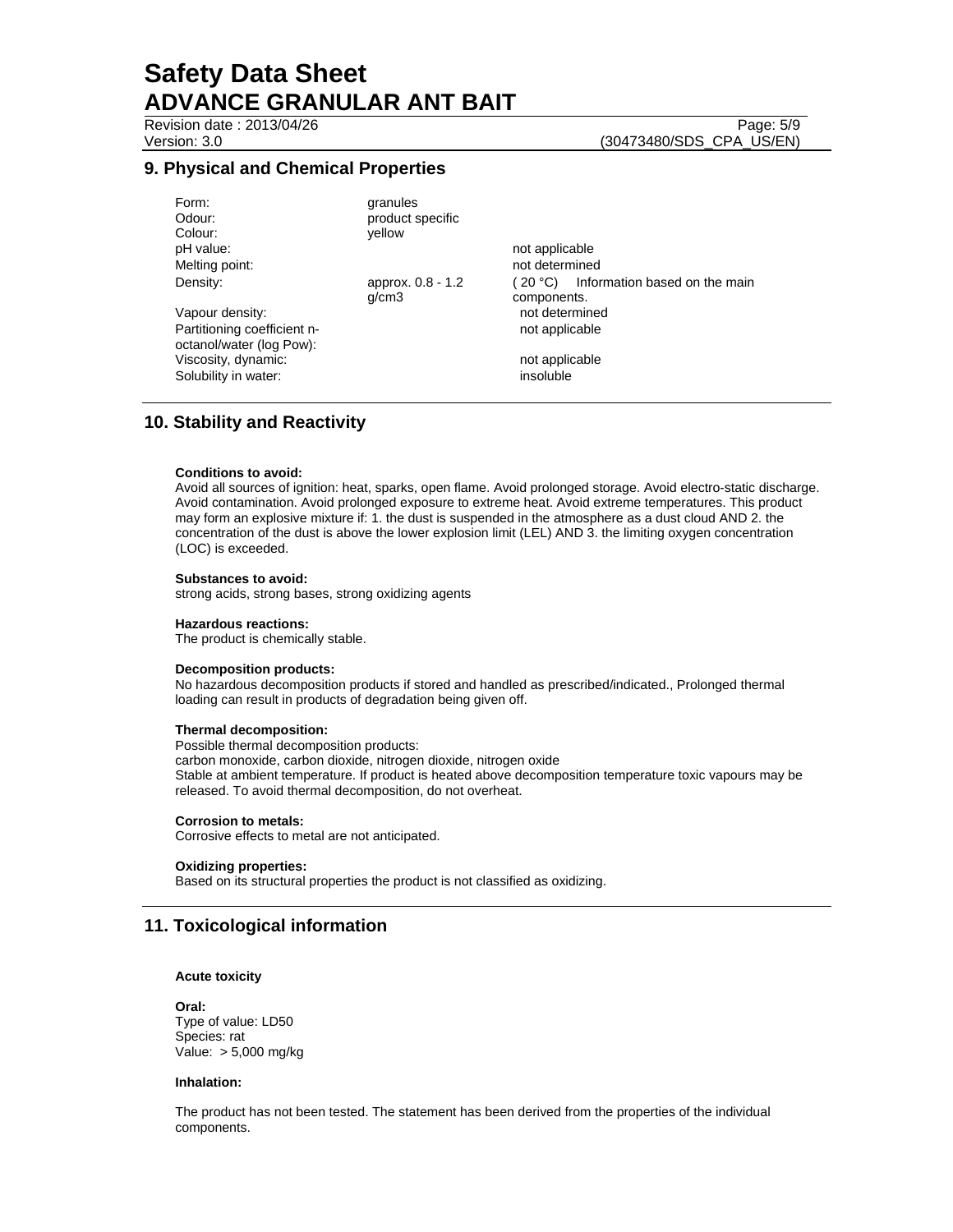Revision date : 2013/04/26 Page: 6/9

Version: 3.0 (30473480/SDS\_CPA\_US/EN)

*Information on: Abamectin Type of value: LC50 Species: rat Value: > 0.034 mg/l (OECD Guideline 403) Exposure time: 4 h*  ----------------------------------

#### **Dermal:**

Type of value: LD50 Species: rabbit Value: > 2,000 mg/kg

#### **Irritation / corrosion:**

### **Skin:**

*Information on: Abamectin Species: rabbit Result: non-irritant*  ----------------------------------

### **Eye:**

*Information on: Abamectin Species: rabbit Result: non-irritant Method: OECD Guideline 405*  ----------------------------------

#### **Sensitization:**

Buehler test Species: guinea pig Result: Skin sensitizing effects were not observed in animal studies.

### **Repeated dose toxicity**

*Information on: Abamectin Assessment of repeated dose toxicity:*  Repeated inhalation exposure to small quantities may affect certain organs.  *Repeated oral exposure to small quantities may affect certain organs.*  ----------------------------------

### **Carcinogenicity**

*Information on: Abamectin The results of various animal studies gave no indication of a carcinogenic effect. In long-term studies in rats and mice in which the substance was given by feed, a carcinogenic effect was not observed.*  ----------------------------------

### **Reproductive toxicity**

*Information on: Abamectin The results of animal studies gave no indication of a fertility impairing effect.*  ----------------------------------

### **Development:**

*Information on: Abamectin Indications of possible developmental toxicity/teratogenicity were seen in animal studies. Causes developmental effects in animals at high, maternally toxic doses.*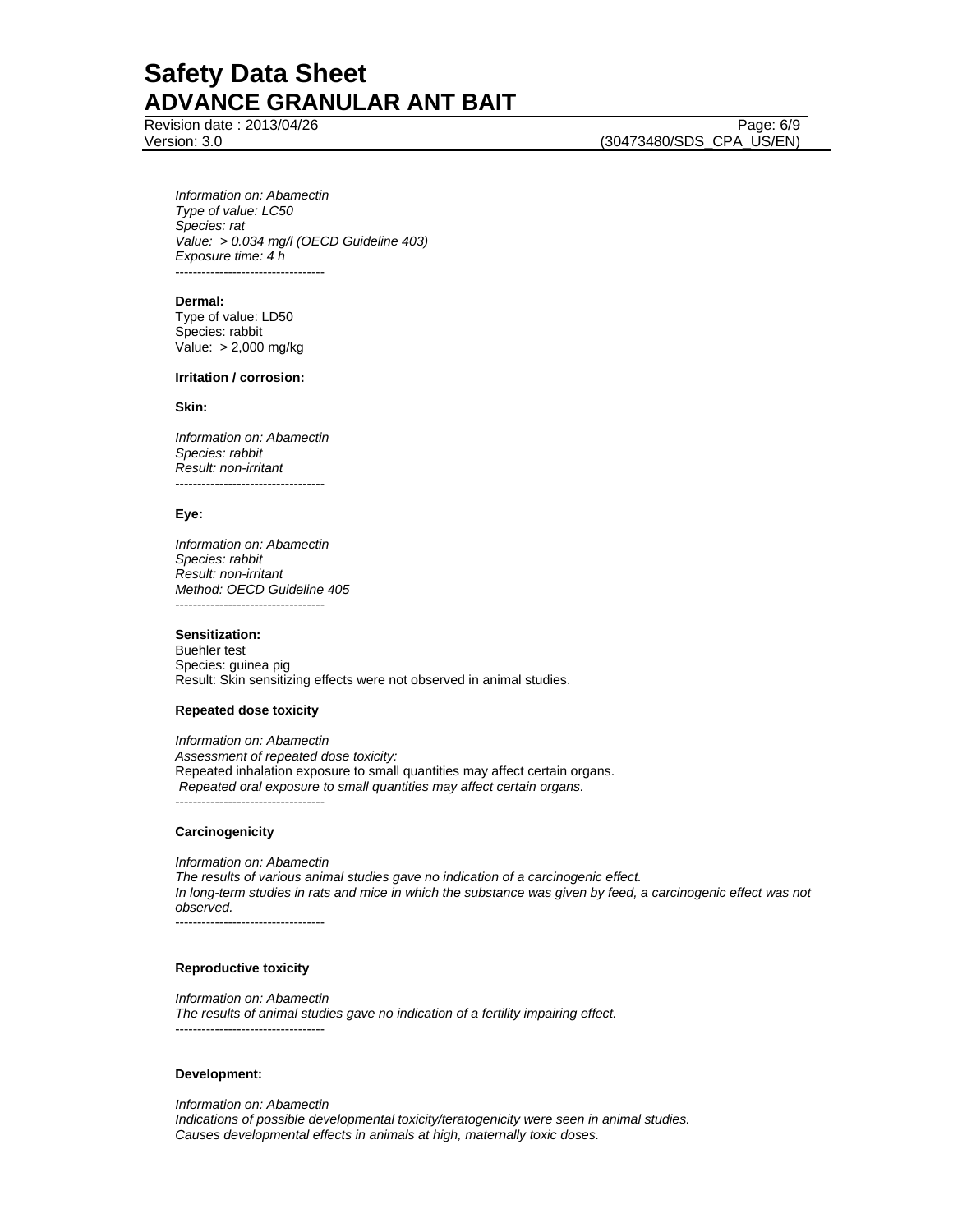Revision date : 2013/04/26 Page: 7/9 Version: 3.0 (30473480/SDS\_CPA\_US/EN)

----------------------------------

### **Other Information:**

Misuse can be harmful to health.

### **12. Ecological Information**

### **Fish**

*Information on: Abamectin Acute: OECD 203; ISO 7346; 92/69/EEC, C.1 Flow through. Oncorhynchus mykiss/LC50 (96 h): 0.0087 mg/l Oncorhynchus mykiss/LC50 (96 h): 0.0036 mg/l*  ----------------------------------

#### **Aquatic invertebrates**

*Information on: Abamectin Acute: Daphnia magna/EC50 (48 h): 0.00034 mg/l*  ----------------------------------

### **Aquatic plants**

*Information on: Abamectin Toxicity to aquatic plants: OECD Guideline 201 static green algae/EC50 (72 h): > 6.1 mg/l static green algae/EC50 (72 h): > 100 mg/l*  ----------------------------------

### **Environmental mobility:**

*Information on: Abamectin Assessment transport between environmental compartments: low mobility in soil*  ----------------------------------

### **Other adverse effects:**

Do not discharge product into the environment without control.

### **13. Disposal considerations**

#### **Waste disposal of substance:**

Pesticide wastes are regulated. If pesticide wastes cannot be disposed of according to label instructions, contact the State Pesticide or Environmental Control Agency or the Hazardous Waste representative at the nearest EPA Regional Office for guidance.

### **Container disposal:**

Rinse thoroughly at least three times (triple rinse) in accordance with EPA recommendations. Consult state or local disposal authorities for approved alternative procedures such as container recycling. Recommend crushing, puncturing or other means to prevent unauthorized use of used containers.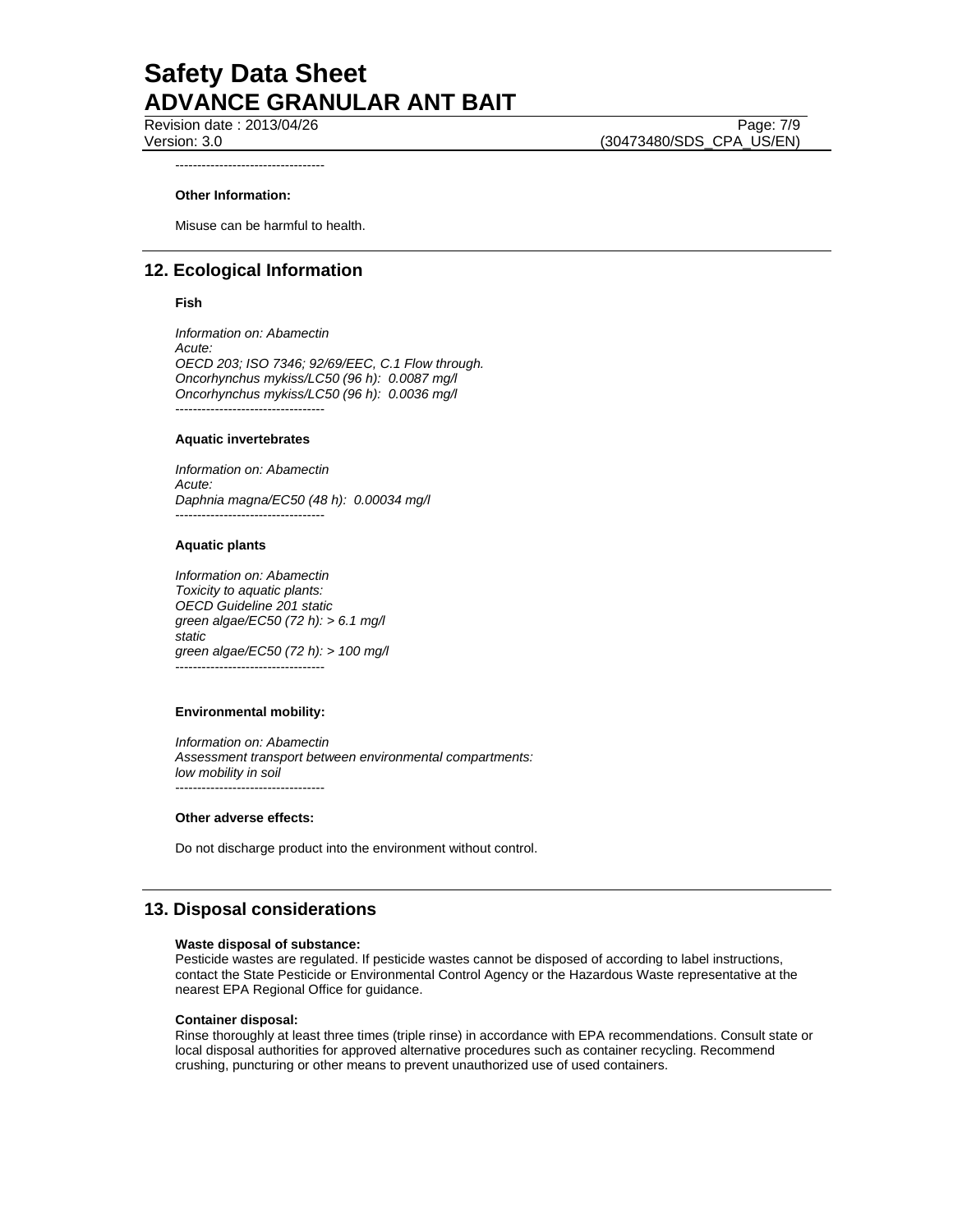Revision date : 2013/04/26 Page: 8/9

Version: 3.0 (30473480/SDS\_CPA\_US/EN)

### **14. Transport Information**

| <b>Land transport</b><br><b>USDOT</b>                                                                        |                                                                                                                                 |
|--------------------------------------------------------------------------------------------------------------|---------------------------------------------------------------------------------------------------------------------------------|
| Hazard class:<br>Packing group:<br>ID number:<br>Hazard label:<br>Proper shipping name:                      | 9<br>III<br><b>UN 3077</b><br>9, EHSM<br>ENVIRONMENTALLY HAZARDOUS SUBSTANCE, SOLID, N.O.S.<br>(contains ABAMECTIN)             |
| Sea transport<br><b>IMDG</b>                                                                                 |                                                                                                                                 |
| Hazard class:<br>Packing group:<br>ID number:<br>Hazard label:<br>Marine pollutant:<br>Proper shipping name: | 9<br>Ш<br><b>UN 3077</b><br>9, EHSM<br><b>YES</b><br>ENVIRONMENTALLY HAZARDOUS SUBSTANCE, SOLID, N.O.S.<br>(contains ABAMECTIN) |
| Air transport<br>IATA/ICAO                                                                                   |                                                                                                                                 |
| Hazard class:<br>Packing group:<br>ID number:<br>Hazard label:<br>Proper shipping name:                      | 9<br>$\mathbf{III}$<br><b>UN 3077</b><br>9, EHSM<br>ENVIRONMENTALLY HAZARDOUS SUBSTANCE, SOLID, N.O.S.<br>(contains ABAMECTIN)  |

### **15. Regulatory Information**

### **Federal Regulations**

| <b>Registration status:</b><br>Chemical | TSCA. US | blocked / not listed |
|-----------------------------------------|----------|----------------------|
| Crop Protection                         | TSCA, US | released / listed    |

**EPCRA 311/312 (Hazard categories):** Acute; Chronic

### **State regulations**

**CA Prop. 65:** 

CA PROP 65: An assessment has determined that there is no significant risk present.